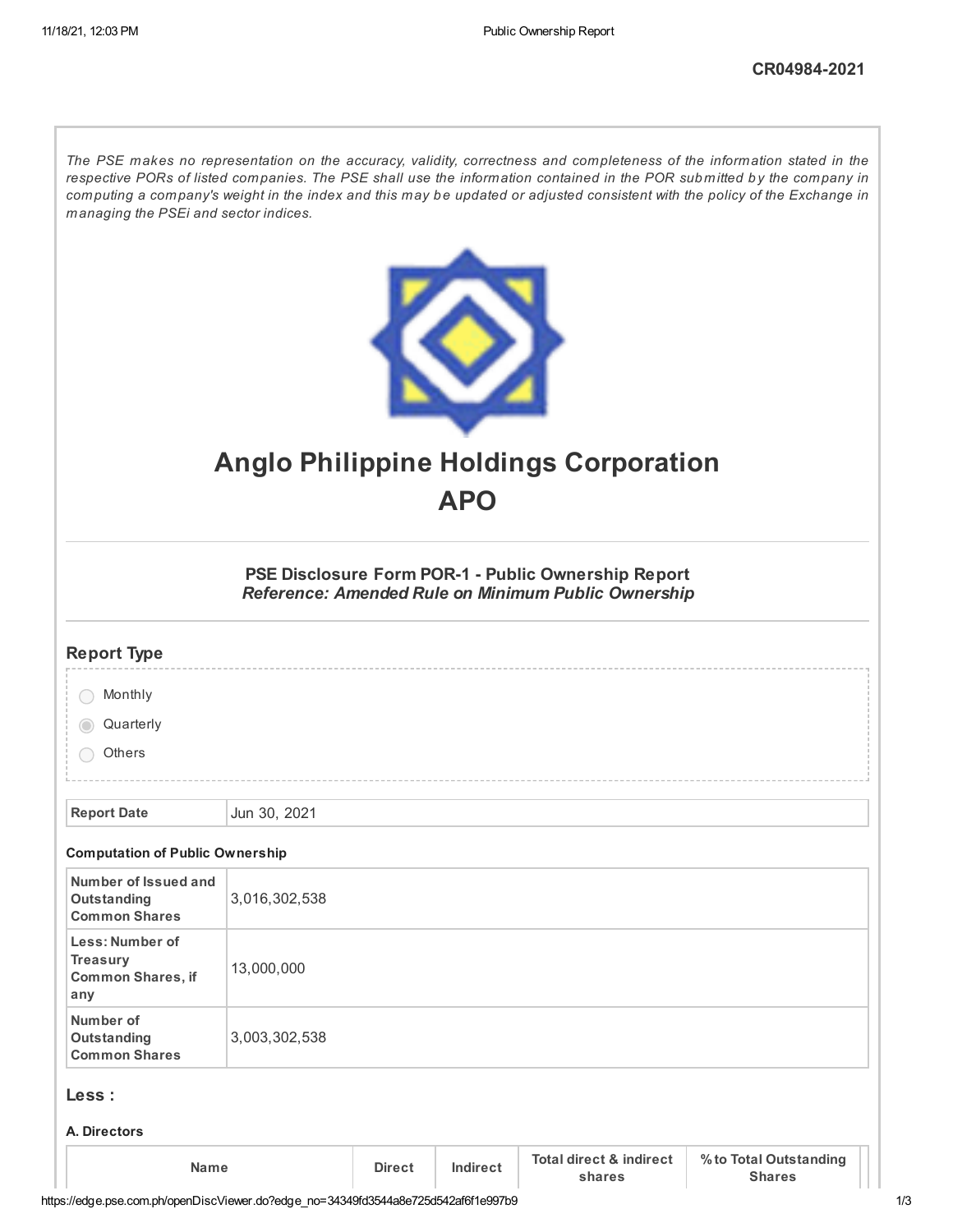## 11/18/21, 12:03 PM Public Ownership Report

| ALFREDO C. RAMOS                              | 51,243,872 | 0                 | 51,243,872 | 1.71     |
|-----------------------------------------------|------------|-------------------|------------|----------|
| PRESENTACION S. RAMOS                         |            | 55,000 27,481,665 | 27,536,665 | 0.92     |
| MAUREEN ALEXANDRA S. RAMOS-<br><b>PADILLA</b> | 22,000     | 873,066           | 895,066    | 0.03     |
| <b>GERARD ANTON S. RAMOS</b>                  | 1.000      | $\Omega$          | 1,000      | 0        |
| ADRIAN PAULINO S. RAMOS                       | 18,000     | 32,999            | 50,999     | $\Omega$ |
| CHRISTOPHER M. GOTANCO                        |            | 110 17,830,540    | 17,830,650 | 0.59     |
| REYNALDO NAZAREA                              | 10,000     | 10,000            | 20,000     | $\Omega$ |
| ROBERTO V. SAN JOSE                           | 373,866    | 59,386            | 433,252    | 0.01     |
| ADRIAN S. ARIAS                               | 1,000      | 19,000            | 20,000     | $\Omega$ |
| RENATO C. VALENCIA                            | 1,100      | $\Omega$          | 1,100      | $\Omega$ |
| HONORIO A. POBLADOR, III                      | $\Omega$   |                   |            | $\Omega$ |
|                                               | 51,725,948 | 46,306,657        | 98,032,605 | 3.26     |

# **B. Officers**

| <b>Name</b>                  | Direct   Indirect | <b>Total direct &amp; indirect shares</b> | % to Total Outstanding Shares |
|------------------------------|-------------------|-------------------------------------------|-------------------------------|
| ALFREDO C. RAMOS             |                   |                                           |                               |
| ADRIAN PAULINO S. RAMOS      |                   |                                           |                               |
| <b>GERARD ANTON S. RAMOS</b> |                   |                                           |                               |
| ADRIAN S. ARIAS              |                   |                                           |                               |
| <b>ADRIAN S. ARIAS</b>       |                   |                                           |                               |
| IRIS MARIE U. CARPIO-DUQUE   |                   |                                           |                               |
| <b>JOSEPHINE L. ILAS</b>     |                   |                                           |                               |
|                              | 0                 |                                           |                               |

# **C. Principal/Substantial Stockholders**

| <b>Name</b>               | <b>Direct</b> | Indirect            | Total direct & indirect shares | % to Total Outstanding Shares |
|---------------------------|---------------|---------------------|--------------------------------|-------------------------------|
| NATIONAL BOOK STORE INC   |               | 769,168,465         | 769.168.465                    | 25.61                         |
| <b>ALAKOR CORPORATION</b> |               | $0$   1,630,037,486 | 1,630,037,486                  | 54.27                         |
|                           | 0.            | 2,399,205,951       | 2,399,205,951                  | 79.88                         |

# **D. Affiliates**

| <b>Name</b> | <b>Direct</b> | Indirect | Total direct & indirect shares | % to Total Outstanding Shares |
|-------------|---------------|----------|--------------------------------|-------------------------------|
|             |               |          |                                |                               |
|             |               |          |                                |                               |

# **E. Government**

| <b>Name</b> | <b>Direct</b> | Indirect | Total direct & indirect shares | % to Total Outstanding Shares |
|-------------|---------------|----------|--------------------------------|-------------------------------|
|             |               | -        |                                |                               |
|             |               |          |                                |                               |

# **F. Banks**

| <b>Name</b>                                          |      | Direct   Indirect | <b>Total direct &amp; indirect</b><br>shares | % to Total Outstanding<br><b>Shares</b> |
|------------------------------------------------------|------|-------------------|----------------------------------------------|-----------------------------------------|
| <b>COMMERCIAL BANK &amp; TRUST</b><br><b>COMPANY</b> | .320 | -                 | 1.320                                        |                                         |